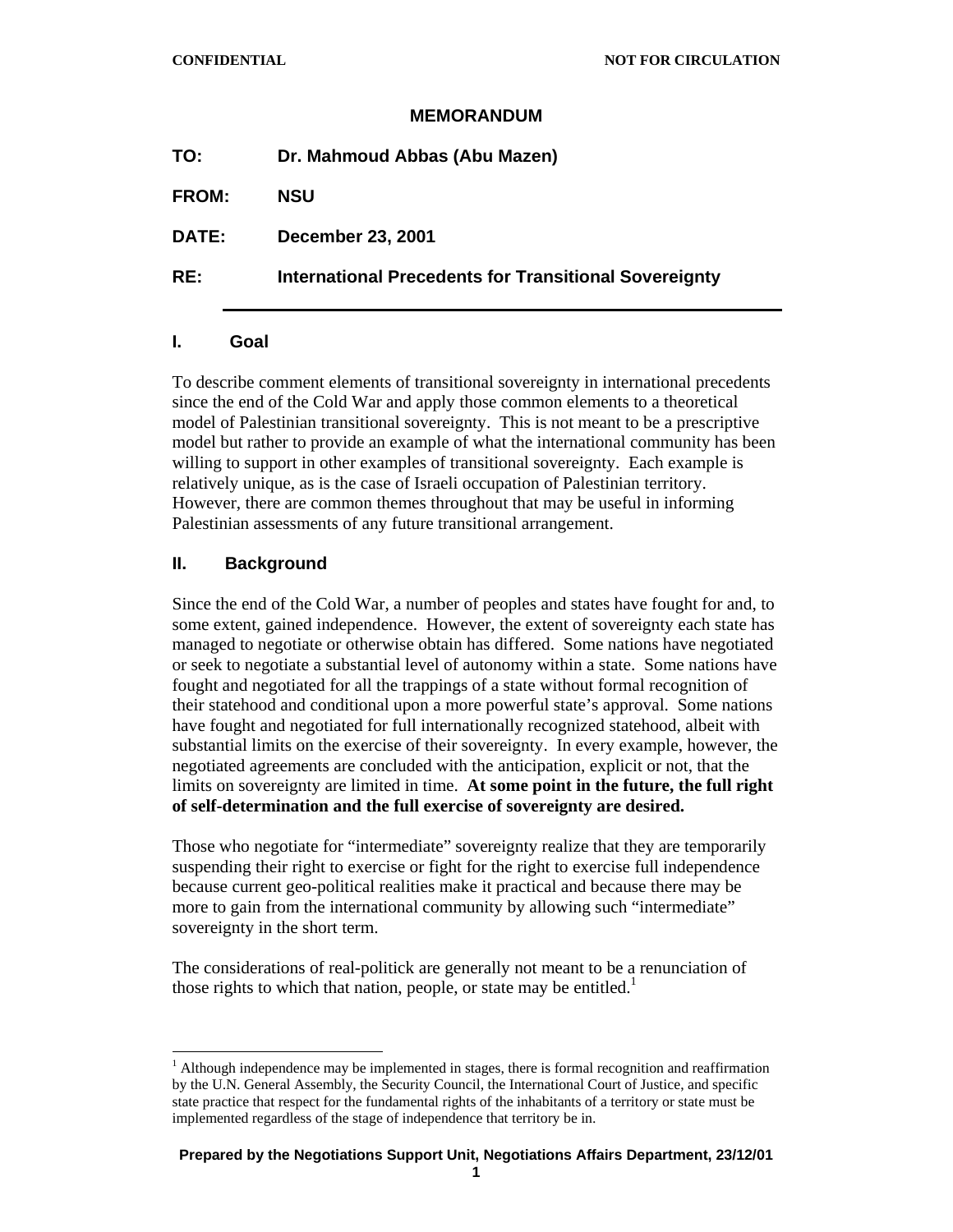# **III. Elements of Sovereignty**

There are several traditional requirements for the full exercise of sovereignty:

- Ability to exercise control over borders.
- Ability to exercise control over all territory.
	- o Ability to exercise permanent sovereignty over natural wealth and resources.
	- o Ability to exercise control over economic borders and customs territories.
- Ability to exercise control over population.
	- o Ability to pass laws.
	- o Ability to enforce laws.
- Ability to engage in international/external relations/internationally recognized statehood.
	- o Ability to enter into treaties with other states and international organizations.

# **IV. Palestinian Sovereignty**

The primary goal of the negotiations is the extension of full Palestinian sovereignty and jurisdiction over all the territories of the West Bank and Gaza Strip that came under Israeli control in June 1967. Stephanie Koury has prepared a memorandum listing the details of a full exercise of Palestinian sovereignty.

# **V. Examples of "Intermediate" Sovereignty**

As noted above, the full exercise of sovereignty has not always been possible. There are several examples in the last decade that provide instruction for Palestinians on transitional arrangements for the exercise of sovereignty. Each of the examples below created a relatively unique model. They are not presented as precedents for Palestinian sovereignty, but only as illustrative examples of the range of options already utilized by some nations and states.

# **A. Statehood with almost no sovereignty**

## *Tatarastan*

In 1994, Tatarstan and the Russian Federation signed an agreement that defined the former as a state entitled to participate in international relations but with the limitation that it could not enter into any international agreement that contravened the Russian Constitution or Russian international obligations. In exchange for the right to participate in international relations, Tatarstan limited its sovereign right to choose which international agreements it could sign to those approved by the Russian government.

# **B. No immediate statehood but with some functional sovereignty**

*Chechnya*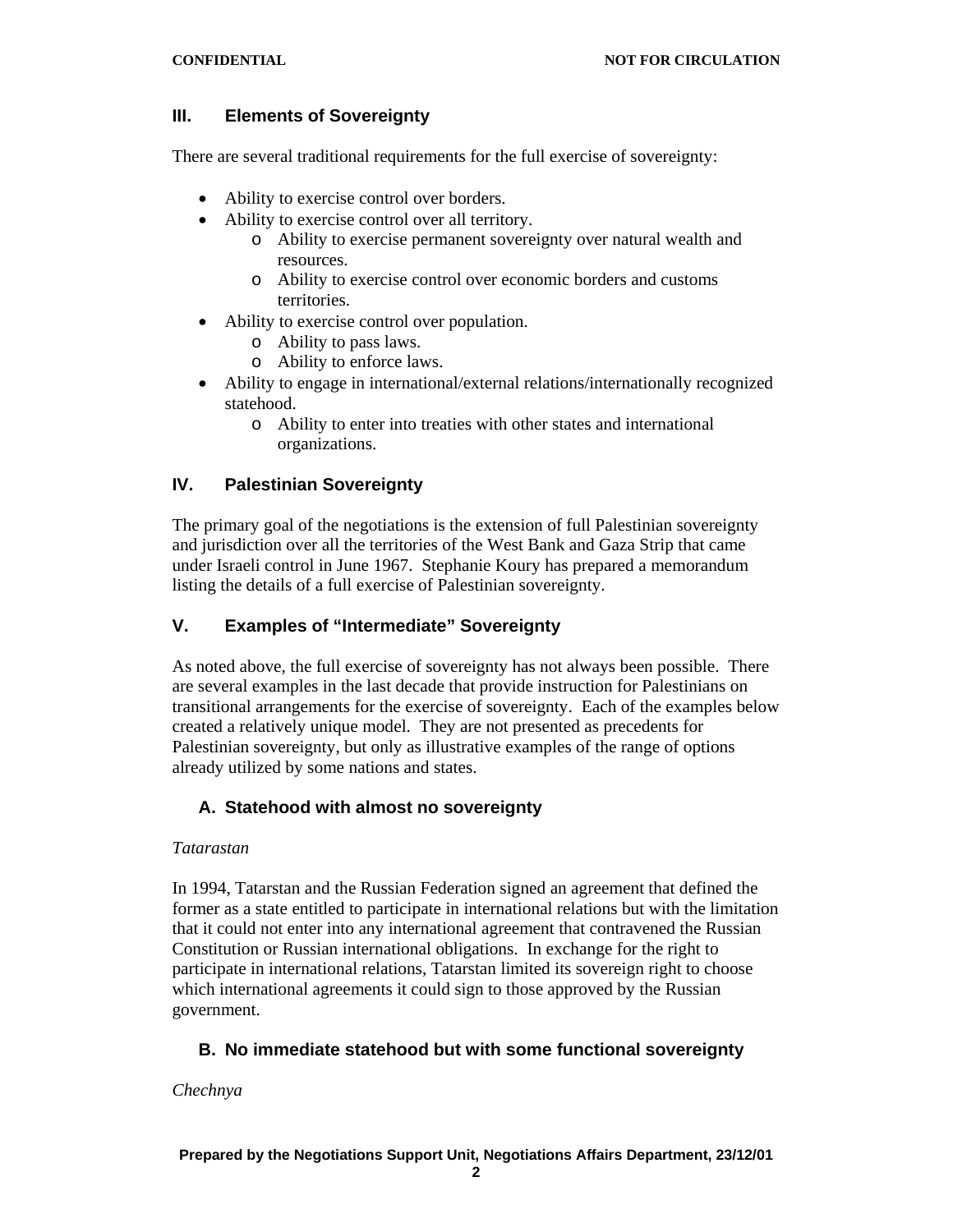Chechnya concluded the Khasavyurt Agreement with Russia in 1996 after a somewhat successful war for independence that cost tens of thousands of lives. The inability of the Russian military to effectively occupy Chechnya combined with the heavy casualties the Russian Army suffered eventually led to the 1997 Treaty of Peace between the two nations functionally treating Chechnya as an independent state in most aspects. Unlike the agreement with Tatarstan, the treaty mandates no dependence on the Russian Constitution and calls for a final agreement between the Russian Federation and the Chechan Republic by December 31, 2001.

For a time, Chechnya was effectively independent in that it had control over its own territory, was able to control its own borders, was able to elect its own representatives, and had limited ability to conduct relations with other states. Chechnya issued its own passports, applied for membership in international organizations and sought diplomatic recognition as an independent state. Nevertheless, it was re-occupied by the Russian Army in 1999 in violation of the Treaty of Peace. Russia alleged the reoccupation was a legitimate response to terrorist bombings in Moscow, Volgodonsk, and Buynaksk that killed nearly 300 civilians.<sup>2</sup> Chechnya had not negotiated any legal status or treaty arrangements that would have made the Russian re-invasion less likely.

## **C. No immediate statehood and shared sovereignty**

#### *Kosovo*

 $\overline{a}$ 

In Kosovo, NATO's war with the Federal Republic of Yugoslavia (FRY) resulted in an agreement that created an informal international protectorate without formal independence for a specified period of time. $3$  During that time an International Implementation Mission (IIM) would assume control of Kosovo's foreign and monetary policy related to the region and would control the borders, as well as participate in the repatriation of the  $750,000$  refugees created by the war.<sup>4</sup> The IIM would also create a Kosovar police force and would assist in maintaining internal security. The IIM also has the authority to issue binding instructions, to arbitrate between the opposing sides and to dismiss local officials who obstruct the implementation of the agreement.

Kosovo's population was given substantial autonomy on domestic matters with regular elections for its own president, parliament and a government headed by a prime minister who controls most matters relating to Kosovo including local administration, education and health. Kosovo's new government is allowed to conduct foreign relations.

 $2^2$  Chechen involvement in the terrorist attacks was never proven and no Chechen organization took credit for the blasts. The international community tended to treat the re-invasion as an internal Russian matter and concentrated on the humanitarian aspects of the crisis.

 $3$  U.N. Security Council Resolution 1244 (1999) established an international security presence in Kosovo to provide for the safe and free return of all refugees and displaced persons to their homes and to ensure conditions for a peaceful and normal life for all inhabitants of Kosovo.

<sup>&</sup>lt;sup>4</sup> EU statement 09553/98 noted that refugee return will require close international monitoring to generate confidence on the part of those returning that the rule of law has been re-established and authorized the EU to "play its full part in an increased international monitoring effort."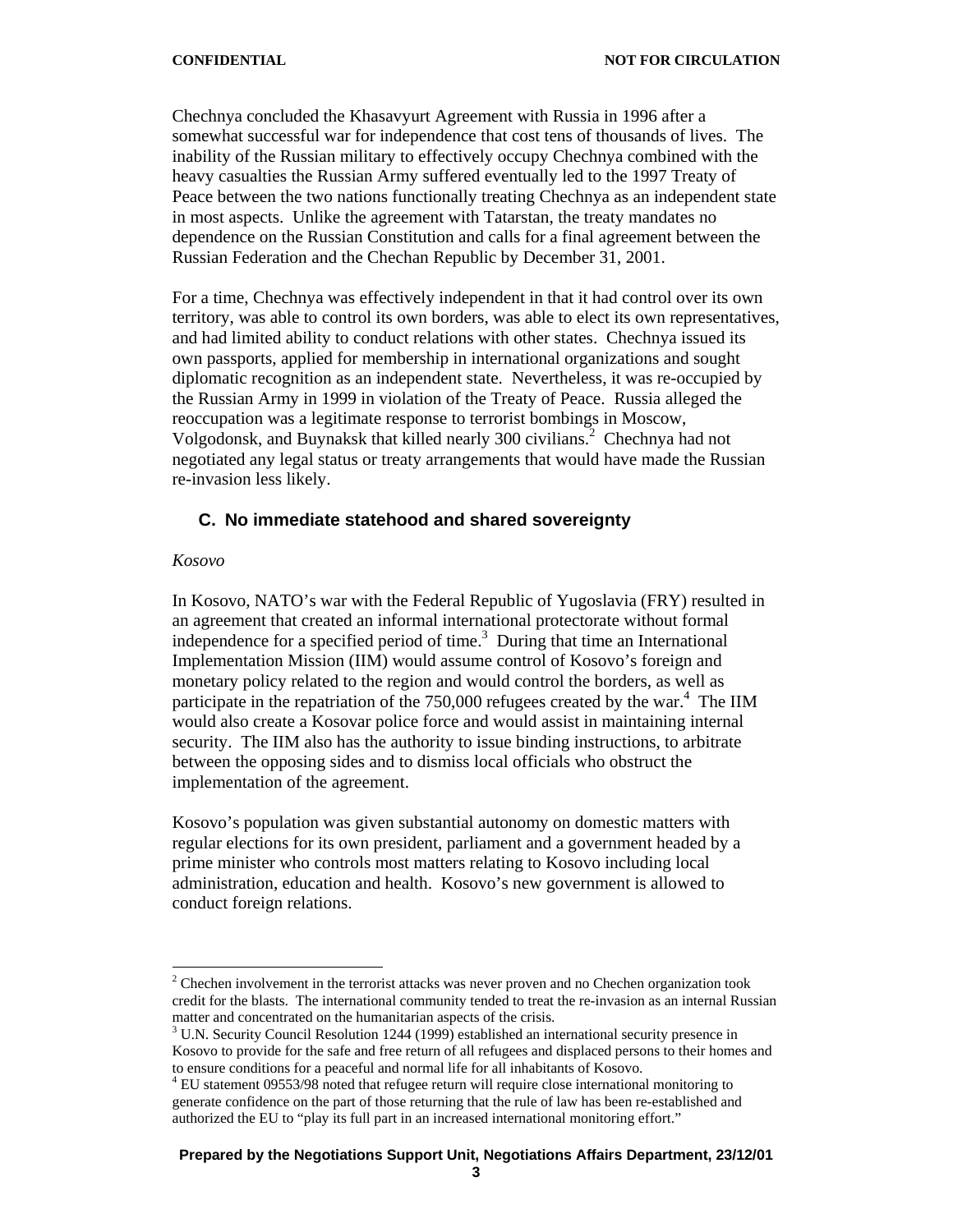#### *East Timor*

On 30 August 1999, East Timorese voted in a direct, secret and universal ballot to begin a process leading towards independence. A United Nations Transitional Administration in East Timor (UNTAET) was created to administer the territory and exercise legislative, military and executive authority during the transition period.<sup>5</sup> This was a response, in part, to a wave of violence initiated by Indonesiangovernment affiliated militias and settlers which killed hundreds of East Timorese and displaced as many as  $500,000$  from their homes.<sup>6</sup> Ultimately, under international pressure, the Indonesian government agreed to accept the "assistance" of the international community, and began withdrawing all armed forces, police, and administration officials from East Timor.<sup>7</sup>

UNTAET's mandate consists of the following main elements: to provide security and maintain law and order throughout the territory of East Timor; to establish an effective administration; to assist in the development of civil and social services; to ensure the coordination and delivery of humanitarian assistance, rehabilitation and development assistance; to support capacity-building for self-government; and to assist in the establishment of conditions for sustainable development. This mandate is currently set to end on 31 January 2002, but may be amended if independence is delayed.

#### **D. Immediate statehood and limited sovereignty**

#### *Bosnia and Herzegovina ("Bosnia")*

On the sliding scale of intermediate sovereignty, Bosnia comes closest to being fully independent and being allowed to fully exercise its people's right to selfdetermination. Bosnia achieved recognition for its independence first, before it actually could lay claim to all the implementing elements of sovereignty and was then forced to fight a four-year war to exercise that independence concluding in the Dayton Accords. The Accords combined elements of an international protectorate over Bosnia with the theoretical constructs of full sovereignty for an undetermined period.

All three of Bosnia's largest ethnic groups, Slavic Muslims (Bosniaks), Slavic Orthodox Christians (Bosnian Serbs), and Slavic Catholics (Bosnian Croats) are allowed to practice a limited form of self-government within an overarching but almost powerless central government. The desperate attempts by the central Bosnian government to maintain a multi-ethnic citizen state outlook was replaced by Dayton with a cooperative-ethnic quilt in the short run which is expected to lead, realistically or not, back to the concept of a pluralistic citizen-state.

The process of transformation is to take place through the return of all refugees to their original homes thereby slowly reconstituting Bosnia's original ethnic mix of

l

<sup>&</sup>lt;sup>5</sup> UN Security Council Resolution 1272 (1999) of 25 October 1999.

<sup>&</sup>lt;sup>6</sup> UN Security Council Resolution 1264 (1999) authorized the establishment of a multinational force but still left the responsibility for ensuring the safe return of refugees to the Indonesian government responsible for their expulsion.

 $\frac{7}{10}$  Indonesia occupied East Timor with US support in 1974. The occupation was never recognized by the international community.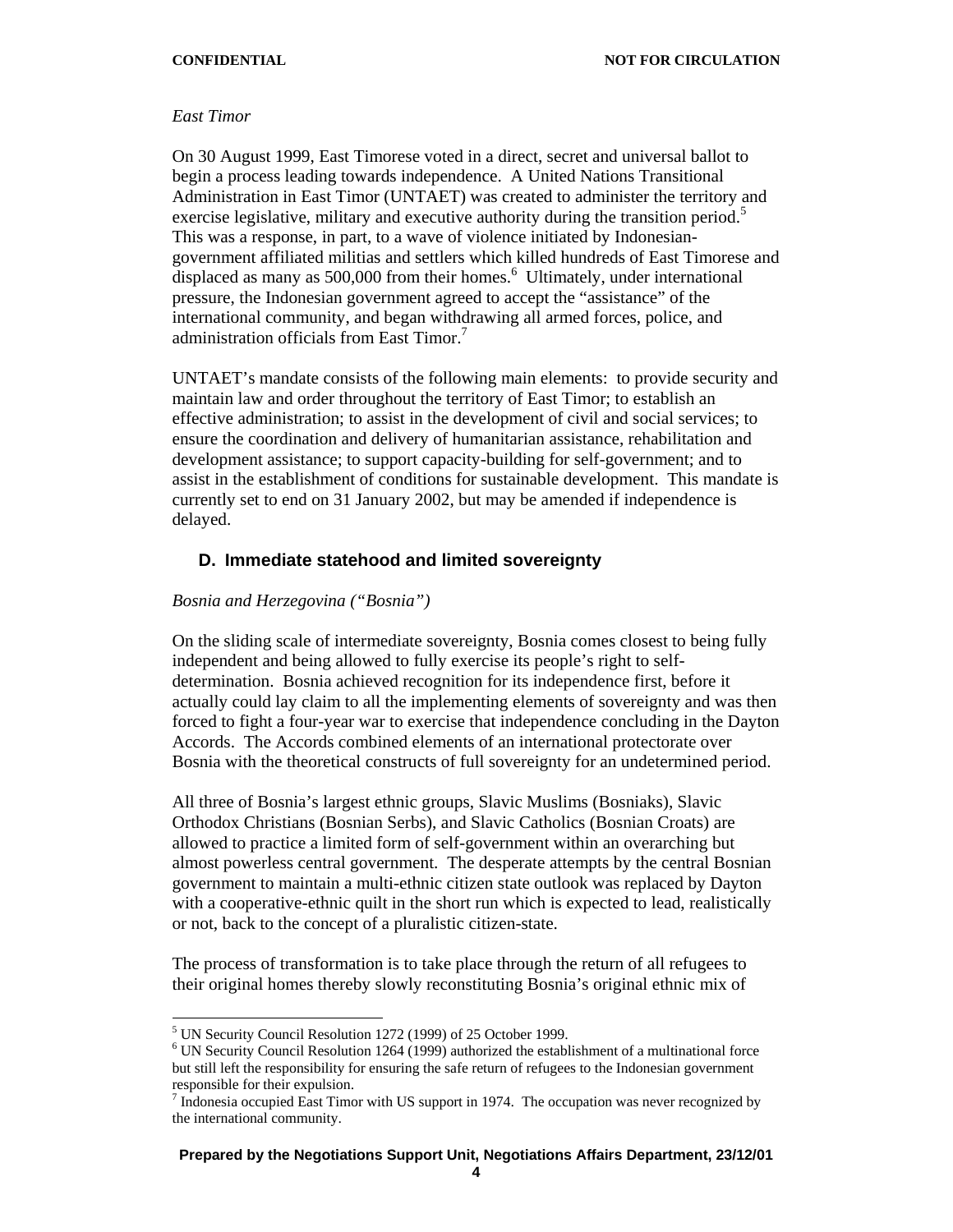populations.<sup>8</sup> This, in turn, is expected to undermine ethnic nationalists through provisions for democratic elections for local, regional, and national government positions. This process would be furthered by the arrest of alleged war criminals who continue to dominate the Bosnian Serb political parties.

Implementation is key to such a plan for transitional sovereignty. That implementation, as in Kosovo, is encouraged by a non-Bosnian High Representative with the power to interpret the Dayton Accords, to implement decisions, to override decisions of elected representatives, to remove alleged war criminals or persons who do not support Bosnia's new constitution and its support for the Dayton Accords from electoral ballots, to sanction elections as fair or not, and to implement decisions held up by the central government. He also is tasked with co-coordinating the activities of other international civilian organizations. A non-Bosnian European "high court" presides over the Bosnian Supreme Court with the power to overturn its decisions.

The High Representative does not have authority over the military stabilization force (SFOR), which defends Bosnia's borders and provides for internal security.<sup>9</sup> The military force along with participants from other nations will maintain the peace until implementation of the Accords has led to the creation of the multi-ethnic pluralistic state that was the original goal of Bosnians. Thus, although Bosnia is nominally independent and is capable of entering into international agreements and is duly recognized as a state by the United Nations, it shares exercise of its sovereignty with the international community until such time as conditions exist for it to act on its own.

# **VI. Palestinian Transitional Exercise of Sovereignty**

It is preferable to negotiate an agreement that provides for the full exercise of sovereignty from the outset. However, political realities may indicate the desirability of transitional arrangements. The overriding goal of any transitional exercise of sovereignty is that it lead to the exercise of full sovereignty at a specified date.

## **A. Ability to exercise transitional control over borders**

- There are no examples of transitional independence in which the occupying army remains.
- The only examples that exist provide for international forces working on behalf of the legitimate state or authority providing control over the borders until such time as the state can assume full control.
- The Palestinian government/Palestinian National Authority should have the authority to determine who is allowed into the Palestinian territories even if exercise of that authority is given to a third party.

 $\overline{a}$ <sup>8</sup> UN Security Council Resolution 1031 (1995) gave the UNHCR a "leading humanitarian role" in assisting with the repatriation and relief of refugees and displaced persons, and stressed the importance of repatriation being "phased, gradual and orderly."

<sup>&</sup>lt;sup>9</sup> The United Nations also established, pursuant to UN Security Council Resolution 1995 (1995) a United Nations civilian police force and a United Nations civilian office.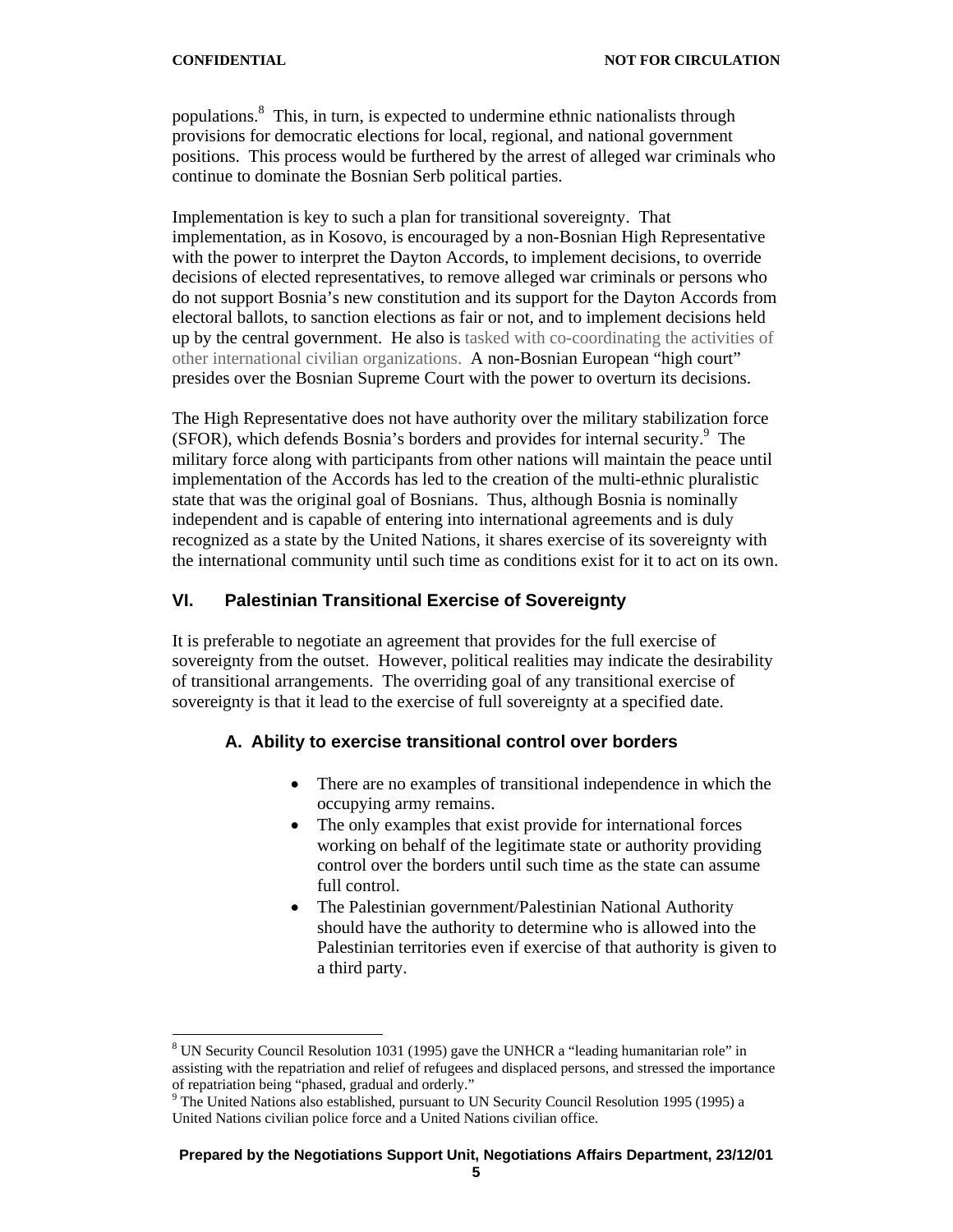• Palestinians in a transitional arrangement should be allowed to set immigration and travel policy for Palestinian ports and airports, even if implementation is left to an international force.

## **B. Ability to exercise transitional control over all territory**

- There are no examples of transitional independence in which the occupying army remains.
- The ability to exercise transitional control does not necessarily require contiguous territory, although there are no examples since the Cold War where a non-contiguous territory was created, although such a plan was proposed, and rejected, in the case of Bosnia.
- The ability to exercise transitional control requires freedom of movement for Palestinians anywhere within the territory under Palestinian authority as well as within the remainder of the Palestinian territories.
- Territory not within the immediate control of the state or authority can, nevertheless, not be under the control of the occupying power. It is possible in a transitional arrangement to allow international forces working on behalf of the legitimate state or authority to assume responsibility for security and other functions in parts of the state that are not yet under full state control. There can only be **one** force that may bear arms in any given jurisdiction.
- The territory of the Palestinian state, even in a transitional arrangement, will need to include the airspace and maritime boundaries. International forces can control airspace and sealanes on behalf of the Palestinian government/Palestinian National Authority in a transitional arrangement.
- Territorial integrity in a transitional arrangement can be provided for through guarantees provided for by the international community or a specific military alliance such as NATO. International military forces in Palestinian territories could act as a trip-wire for defense mechanisms even before Palestinians acquire statehood.

# **C. Ability to exercise transitional control over population**

- There are no examples of transitional independence in which the occupying army remains in control over any part of the population.
- It is possible in a transitional arrangement that Palestinian police forces assume responsibility for all Palestinians in all the Palestinian territories.
- It is also possible in a transitional arrangement that international forces working in conjunction with Palestinian police forces assume responsibility for all Palestinians in all the Palestinian territories.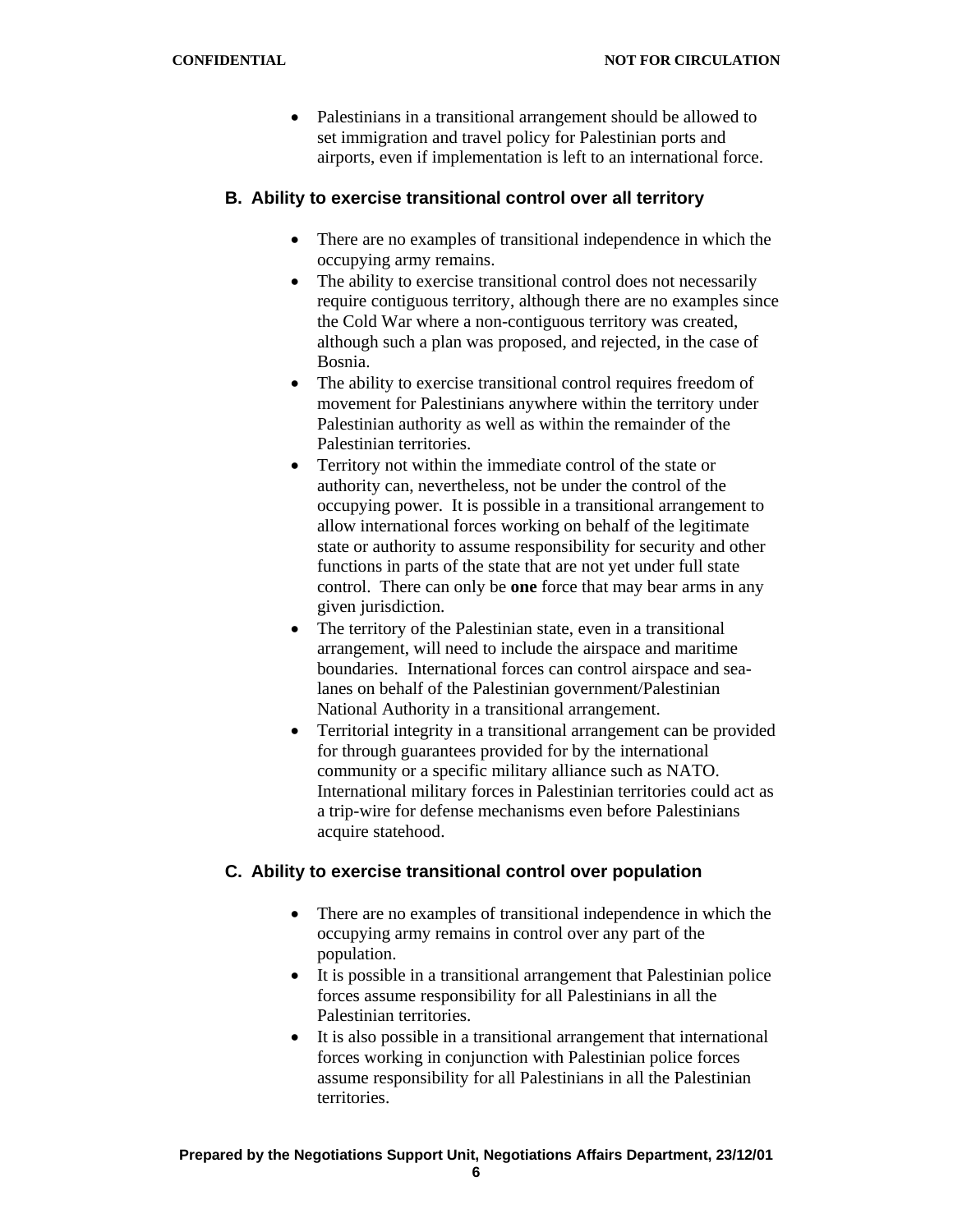- The ability of the state to pass and enforce, directly or indirectly, its own laws:
	- 1. The ability to collect taxes from the Palestinian population.
	- 2. The ability to provide administrative services to all the Palestinian population in the Palestinian Territories.
	- 3. The ability by Palestinians to choose their own representatives and form of government.<sup>10</sup>

# **D. Ability to engage in international/external relations/internationally recognized statehood.**

- Palestinians may or may not be recognized as a state in a transitional implementation.
- The Palestinian government/Palestinian National Authority would need the ability to enter into international relations concerning at a minimum, political and civil, social, economic, and cultural affairs, even if military treaties are temporarily not allowed.
- The Palestinian government/Palestinian National Authority would need to have the authority to issue internationally recognized passports to all Palestinian citizens.

# **E. Ability to exercise permanent sovereignty over natural wealth and resources**

- Peoples entitled to self-determination have the right of permanent sovereignty over natural resources even before those peoples exercise their right to self-determination.
- All use of Palestinian natural resources by the Israeli occupying forces has to come to an end, even if Palestinians do not assume immediate control over those resources. [A full settlement freeze would limit the damage caused by Israeli use of Palestinian natural resources.]
- All Israeli polluting of Palestinian natural resources has to come to an end, even if Palestinians do not assume immediate control over the resources.
- Regardless of whether Palestinian natural resources are under Palestinian or a third party(ies) administrative control, utilization of the resources must be based on international law and the principles of equitable utilization.

# **F. Ability to exercise transitional control over economic borders and customs territories**

#### **Prepared by the Negotiations Support Unit, Negotiations Affairs Department, 23/12/01**

l <sup>10</sup> Traditional state sovereignty accepts the acting government of any state as representative of the state despite its democratic credentials. However, in the examples described (except for Tatarstan), the elements of a regularly elected representative government were prescribed as part of any agreement. In part, this is a result of the growing trend to accept a "democratic entitlement" in international law. In other words, if the international community is going to be heavily involved in guaranteeing an agreement, it has typically required democratic institutions (functioning or not) to be created.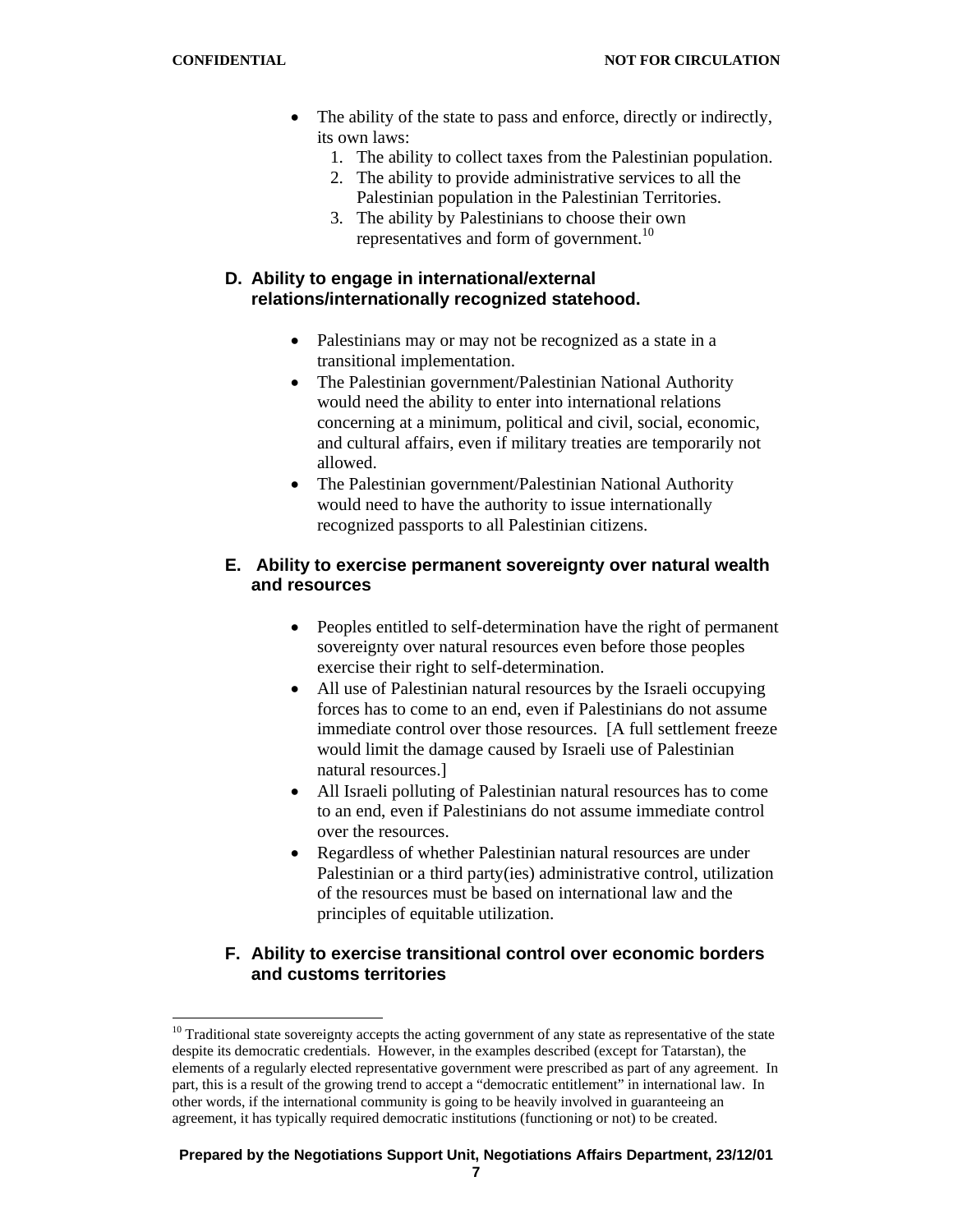l

- The border regime in a transitional arrangement can be administered by international forces in cooperation with Palestinian personnel on the 1967 border, even if that border is negotiated to a different position. The crossing points set up during the transitional stage can then be moved from the 1967 line to the new border line after permanent status.
- The crossing points of an economic regime can be set at those areas where Palestinian cities adjoin the 1967 border until permanent status talks are concluded.
- Palestinians in a transitional arrangement should be allowed to enter into full economic treaties, arrangements, and membership with other parties without impediment.
- Palestinians in a transitional arrangement should be allowed to set policy concerning economic matters relating to Palestinian ports and airports, even if implementation is left to an international force.

# **G. Transitional Sovereignty over Jerusalem**

In addition to ensuring that all the above sovereign attributes apply with equal force to Jerusalem, transitional sovereignty over the city would also entail:

- Freedom of access to East Jerusalem. Presently, the majority of Palestinians are denied access to East Jerusalem. Transitional sovereignty over the city should translate into freedom of movement into the city, as well as the freedom to assume residency in the city. $^{11}$
- Shadow Municipality. There is need for a shadow municipality to gradually assume municipal powers and provide services in anticipation of full sovereignty over the city. Such a municipality should be able to engage in the following activities:
	- o Tax collection, as opposed to the present status where Palestinians pay around 30% of Jerusalem's tax revenue yet only receive around 5% of municipal services.
	- o Provision of basic municipal services, such as garbage collection.
	- o Issuing building permits.
	- o Registering land ownership.
- Administration of Justice. The jurisdiction of Palestinian laws and courts should extend to the city.
- Health and social services. Palestinians should be given the choice to continue using the Israeli social and heath services.<sup>12</sup>

#### **Prepared by the Negotiations Support Unit, Negotiations Affairs Department, 23/12/01**

 $11$  In Brcko, Bosnia, the city was occupied by the Serbian Army which refused to leave the city after the Dayton Accords. The status of the city, falling on the dividing line between the two cantons of Bosnia, was left to arbitration. During the period of arbitration, the city remained in Serb hands. The arbitration was delayed past the due date due to political concerns of "instability." The city however, during this time, remained technically open to all Bosnians.

 $12$  This may entail some complications with regards to the payments of taxes. Palestinians should be paying taxes under this scenario to the Palestinian state or government. However, many Jerusalemites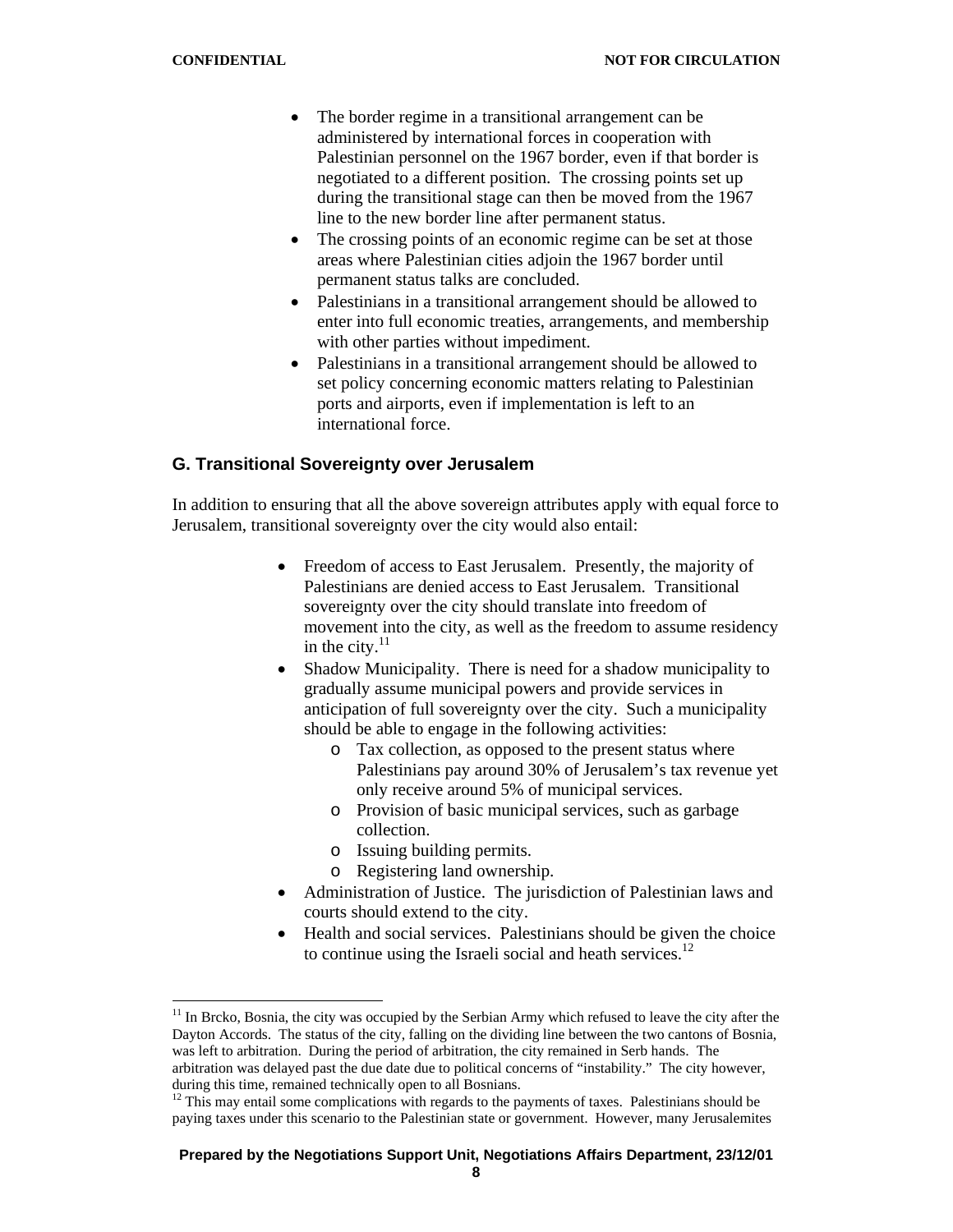• Aside from the above, Palestinians already enjoy a great deal of the functional attributes of sovereignty in Jerusalem. Both health and educational sectors are in Palestinian hands, and until recently Palestinian police was given informal access to the city.

## **VII. Conclusion**

Any Palestinian transitional exercise of sovereignty will require two over-riding elements: 1. an agreed timetable for full exercise of sovereignty and 2. an end to Israeli occupation of Palestinian territories.

## **Binding Arbitration**

A number of international examples set a precedent for including binding arbitration after a particular period of time if the parties are unable to come to an agreement. This would be necessary in any transitional Palestinian arrangement as well. However, how the arbitration is set up is of great importance. The arbitration set up to negotiate the status of Taba specifically incorporated international law in determining the status of the area in dispute. In the case of Brcko, Bosnia, the status of the city was decided by one US arbiter who was heavily influenced by political considerations and not specifically by international law.

#### **Jerusalem**

The status of Jerusalem could also be left to binding arbitration if the arbitration was predicated on international law, in the absence of having the occupation forces withdraw. In the meantime, the city would remain under Israeli control but Palestinians would have full freedom of movement into and out of the city even if the Israeli government still controlled most aspects of life in the city.

## **Full Withdrawal**

In all examples of transitional sovereignty, the occupying army has had to withdraw and been replaced either by the national forces of the formerly occupied state or by the international community. There is no example of transitional sovereignty in which the occupation is allowed to continue.

## **Jurisdiction**

Theoretical models can be constructed of such a transitional Palestinian arrangement. The Israeli occupation forces can withdraw to be replaced by international forces or by a combination of national Palestinian forces in a contiguous or non-contiguous area and international forces in the remainder of the Palestinian territories. In the case of the latter, the Palestinian government would still be able to set the laws for the entire Palestinian territories even if enforcement of those laws had to be subcontracted to international forces in parts of the Palestinian territories. This includes Palestinian areas being considered for annexation by Israel.

may not want to give up services currently provided by the Israeli government such as health services. There may need to be provisions established to allow special arrangements in this regard.